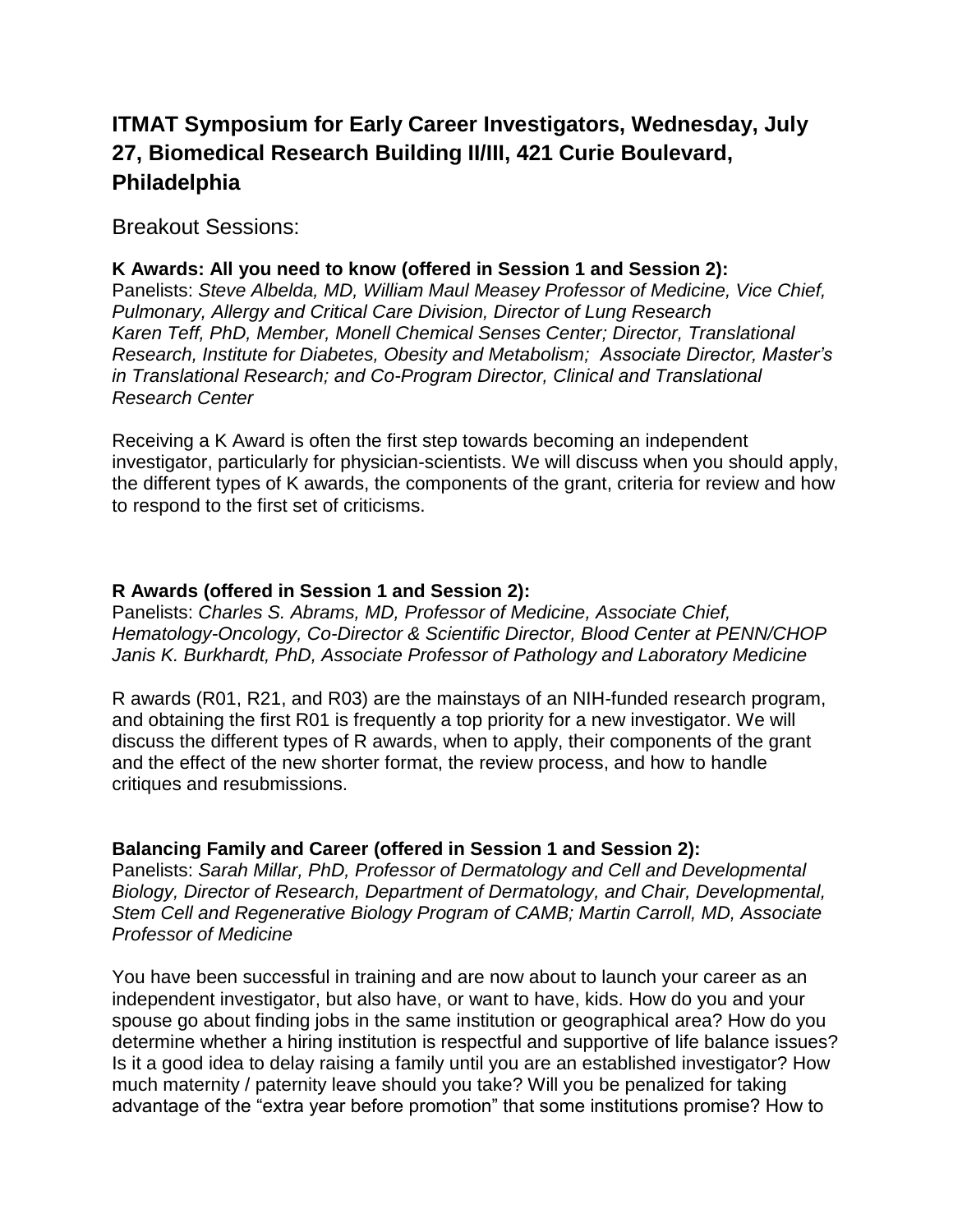choose childcare: daycare centers and after school programs versus nannies? How do you manage a weekly schedule that combines science with school plays, soccer matches and swim meets? How do you prioritize family time during weekends and vacations? What will you do when your elderly parents need care? We will discuss these questions and more – please bring your concerns and ideas!

#### **How to Negotiate a Job in Academics (for MDs) (Session 1 only):**

Panelists: *David Roth, MD, PhD, Chairman, Department of Pathology and Laboratory Medicine, Jeffrey A. Drebin, MD, PhD, The John Rhea Barton Professor and Chairman Department of Surgery*

You have worked hard and earned an MD, or perhaps a combined MD/PhD degree. You have been through many transitions - college to graduate or medical school, medical school to residency, residency to fellowship.... and now you approach what may be the most critical transition of all: from fellow to faculty member. But what kind of job do you want? What mix of clinical and research activities will serve you best? What are the critical factors you should keep in mind while applying and interviewing? How do you identify an environment that contributes to your success? The panel for this session includes two clinical Department Chairs who have recruited, hired, and mentored many successful academic physicians.

#### **How to Negotiate a Job in Industry (Session 1 only):**

Panelist: *Tauseef R. Butt PhD, President and CEO, Progenra Inc.*

The health science industry is undergoing a major change. As large pharmaceutical companies are cutting R & D budgets to become more efficient, people with innovative ideas are in great demand. If you seek a career in industry, it is best to learn as much as possible about the strategic goals of your potential employer. If you like structure and process, think about joining a large pharmaceutical company. If you prefer a fast paced innovative environment, then a biotech company may suit your style. If you love to take risks and innovate, then jump into a startup company. The pros and cons of various opportunities in industry will be the topic this discussion.

### **How to Set up a Lab (Session 1 only):**

Panelists: *M. Celeste Simon, PhD, Scientific Director and Investigator, Abramson Family Cancer Research Institute Investigator, Howard Hughes Medical Institute Professor, Cell and Developmental Biology, Roger A. Greenberg, MD, PhD, Assistant Professor of Cancer Biology*

This session will provide an overview of what is takes for junior investigators to set up their own lab when they begin an independent faculty position. We will discuss the strategies for equipping a lab, applying for new investigator grants, and hiring technicians, postdocs, and students. Additional topics will include appropriation of time and resources, setting up collaborations, and establishing an independent research program. There will be ample time for Q&A during this session.